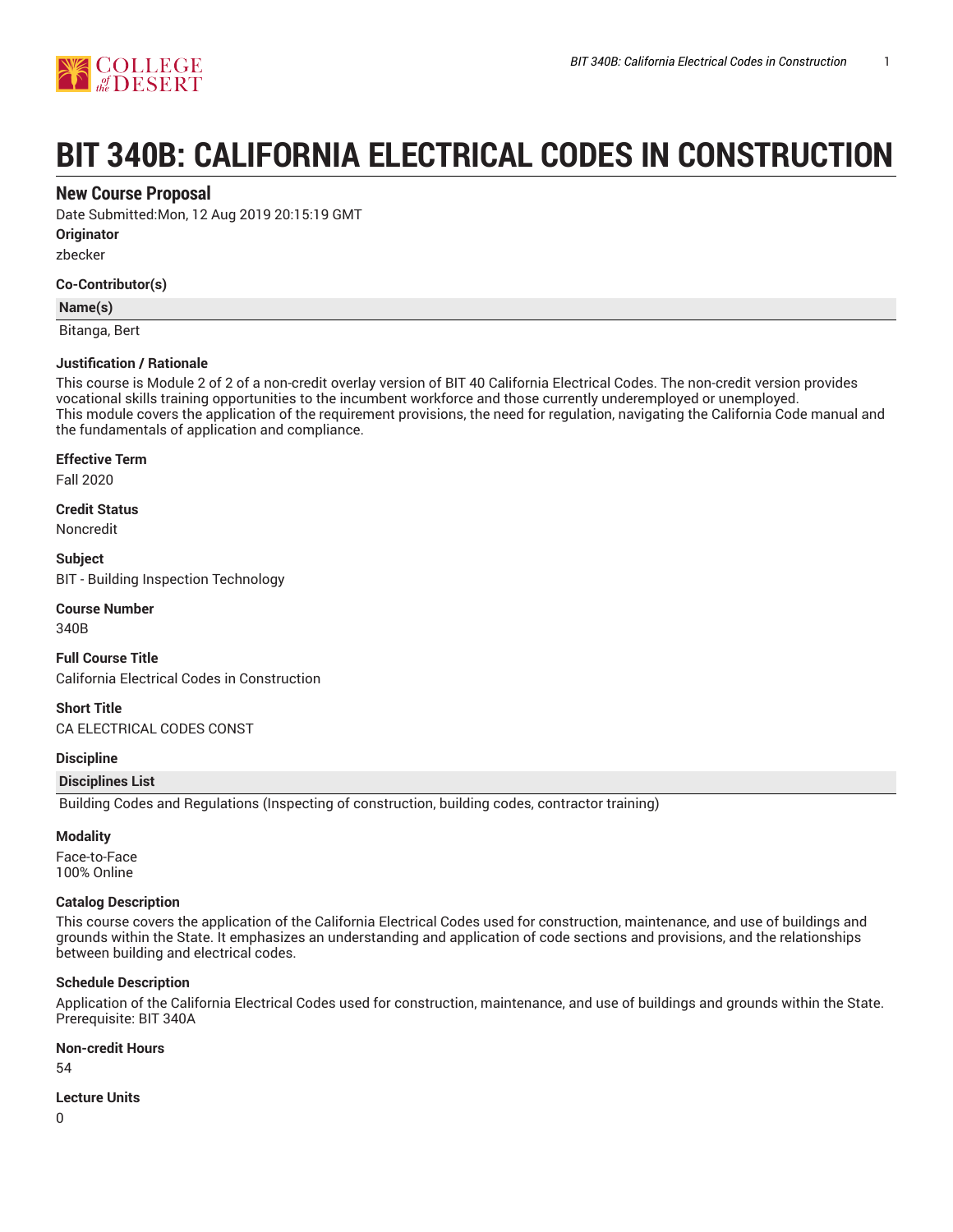

**Lab Units**

 $\Omega$ 

**In-class Hours** 18

**Out-of-class Hours**

36

**Total Course Units**

20

**Total Semester Hours** 54

## **Override Description**

Noncredit courses do not have lecture and lab. The out of class hours were adjusted to provide the same total as the equivalent credit course.

**Prerequisite Course(s)** BIT 340A

# **Required Text and Other Instructional Materials**

**Resource Type**

Book

**Author** California Building Standards Commission

**Title** California Electrical Code

**Edition**

latest

**City** Sacramento

**Publisher** National Fire Protection Association

**Year** 2017

**College Level** Yes

**Flesch-Kincaid Level** 12.4

**ISBN #** 9781557019141

**Class Size Maximum** 28

**Entrance Skills**

Understand the California Electrical codes in construction, regulation and design.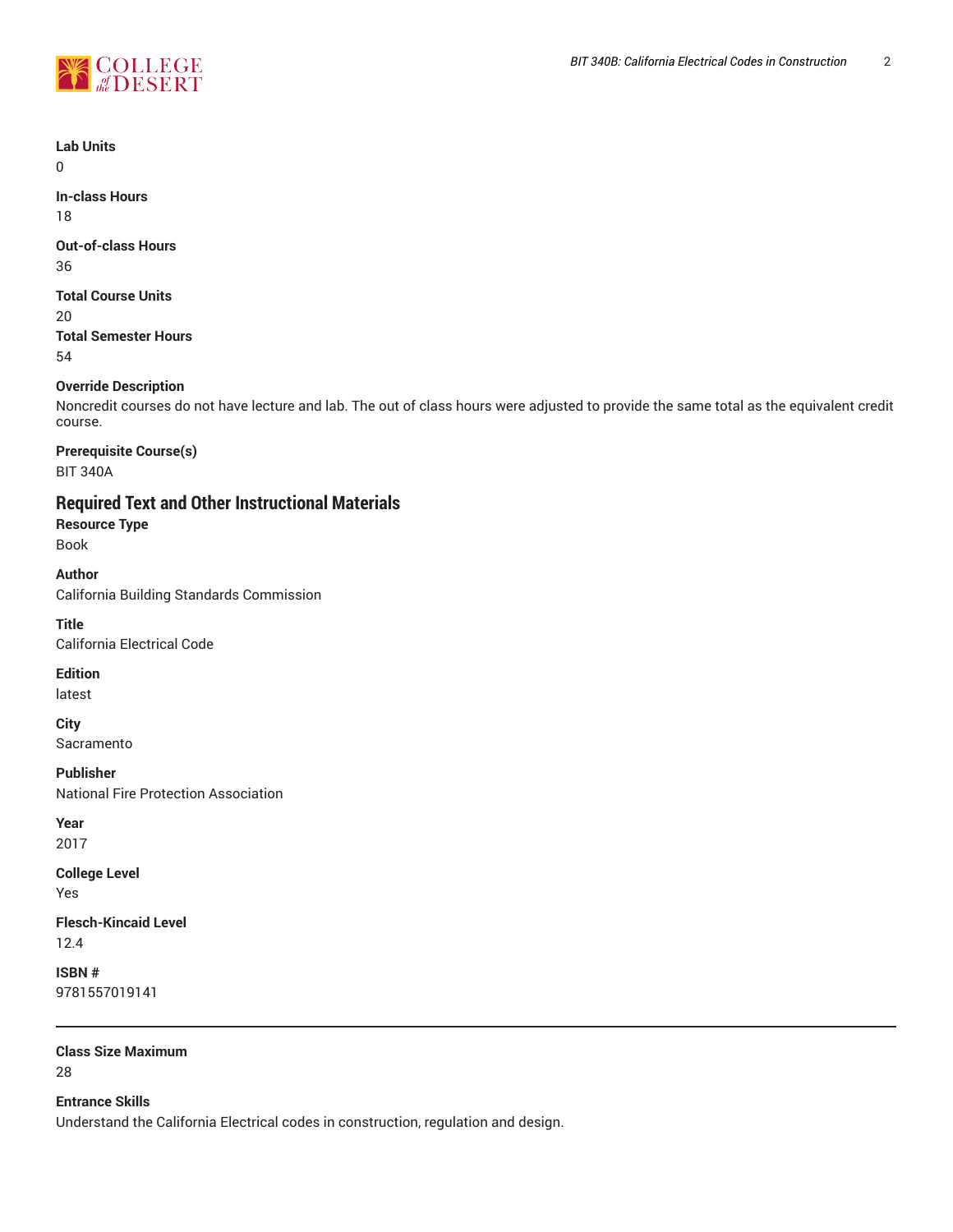

#### **Requisite Course Objectives**

BIT 340A-Understand the codes in construction, regulation, and design.

#### **Course Content**

- 1. Handling and classification of hazardous materials between Building and Electrical Codes.
- 2. Responsibilities under electrical codes.
- 3. Construction materials use.
- 4. Existing construction in buildings and property.
- 5. Maintenance of buildings and property.
- 6. Building construction processes.
- 7. Types of construction and their use to comply with electrical codes.
- 8. Special systems code provisions.

#### **Course Objectives**

|             | <b>Objectives</b>                                                                                          |
|-------------|------------------------------------------------------------------------------------------------------------|
| Objective 1 | Apply the electrical codes to construction, regulation, and design.                                        |
| Objective 2 | Discuss administered examination used to gain professional certification in the building inspection field. |
| Objective 3 | Discuss skills for employment in private or public construction fields as an inspector or plans examiners. |

#### **Student Learning Outcomes**

|           | Upon satisfactory completion of this course, students will be able to:                     |
|-----------|--------------------------------------------------------------------------------------------|
| Outcome 1 | Apply provisions with relation to electrical codes in construction, regulation and design. |

#### **Methods of Instruction**

| <b>Method</b>                            | Please provide a description or examples of how each instructional<br>method will be used in this course.                                             |                           |  |  |
|------------------------------------------|-------------------------------------------------------------------------------------------------------------------------------------------------------|---------------------------|--|--|
| Lecture                                  | Presentation of topic in context.                                                                                                                     |                           |  |  |
| <b>Discussion</b>                        | Classroom and group discussions of code application examples.                                                                                         |                           |  |  |
| Participation                            | Class discussions and questions.                                                                                                                      |                           |  |  |
| Other (Specify)                          | Presentation of construction materials.                                                                                                               |                           |  |  |
| <b>Methods of Evaluation</b>             |                                                                                                                                                       |                           |  |  |
| <b>Method</b>                            | Please provide a description or examples of how<br>each evaluation method will be used in this course.                                                | <b>Type of Assignment</b> |  |  |
| Group activity participation/observation | Activity based learning applied to concepts of the<br>course.                                                                                         | In and Out of Class       |  |  |
| Mid-term and final evaluations           | Comprehensive exams covering the content of the<br>courses. Exams may include an out-of-class project<br>or in-class multiple choice questions.       | In and Out of Class       |  |  |
| Tests/Quizzes/Examinations               | Timed quizzes completed out-of-class with in-class<br>discussion of correct answers.                                                                  | In and Out of Class       |  |  |
| Student participation/contribution       | Participate in class and group discussions including In Class Only<br>critique of instructor and peer presentations of<br>electrical code situations. |                           |  |  |
| Other                                    | Out-of-class hours will be accounted for<br>electronically through the learning management<br>system.                                                 | Out of Class Only         |  |  |

#### **Assignments**

#### **Other In-class Assignments**

- 1. Presentation of class subjects and materials.
- 2. Review code sections.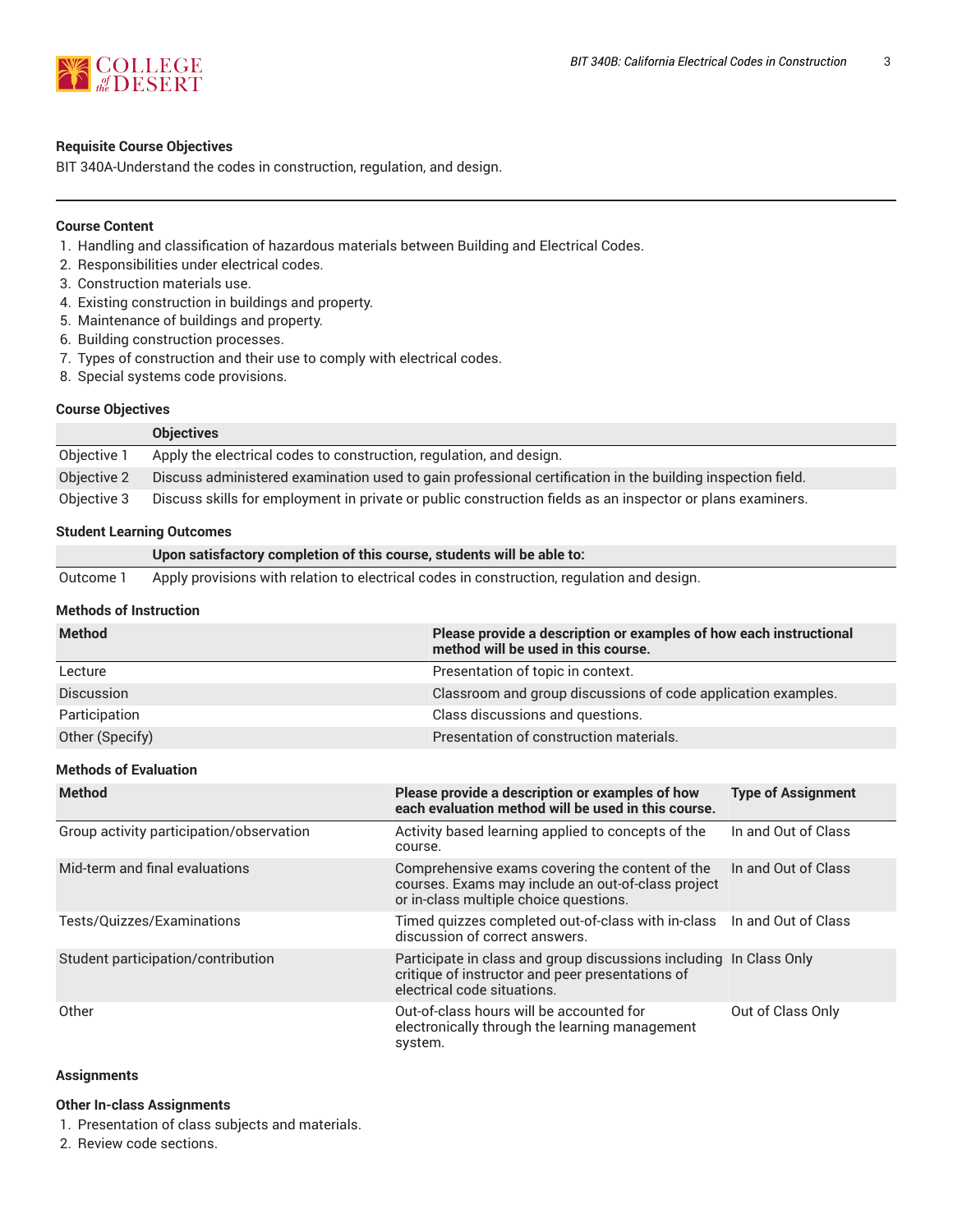

- 3. Presentations of code analysis construction situations.
- 4. Critical thinking analysis of code application.

#### **Other Out-of-class Assignments**

- 1. Reading assignments of codes and handouts.
- 2. Visit construction sites either in person or virtually.
- 3. Review code sections presented in classes.
- 4. Research code sections for case studies.

#### **Grade Methods**

Pass/No Pass Only

# **Distance Education Checklist**

# **Instructional Materials and Resources**

# **Effective Student/Faculty Contact**

#### Which of the following methods of regular, timely, and effective student/faculty contact will be used in this course?

#### **Within Course Management System:**

Timely feedback and return of student work as specified in the syllabus Discussion forums with substantive instructor participation Chat room/instant messaging Regular virtual office hours Online quizzes and examinations Weekly announcements

#### **External to Course Management System:**

Direct e-mail

#### Briefly discuss how the selected strategies above will be used to maintain Regular Effective Contact in the course.

Students and instructor will participate regularly in individual and group discussions using Canvas; students will complete online timed quizzes and overall results will be reviewed with the class.

# **Other Information**

#### Provide any other relevant information that will help the Curriculum Committee assess the viability of offering this course in an online **or hybrid modality.**

This course covers the California Electrical Codes which students will need to read and reference online on their own in the workplace. Online learning is very appropriate.

### **MIS Course Data**

**CIP Code** 46.0403 - Building/Home/Construction Inspection/Inspector.

**TOP Code** 095720 - Construction Inspection

**SAM Code** C - Clearly Occupational

**Basic Skills Status** Not Basic Skills

**Prior College Level** Not applicable

**Cooperative Work Experience** Not a Coop Course